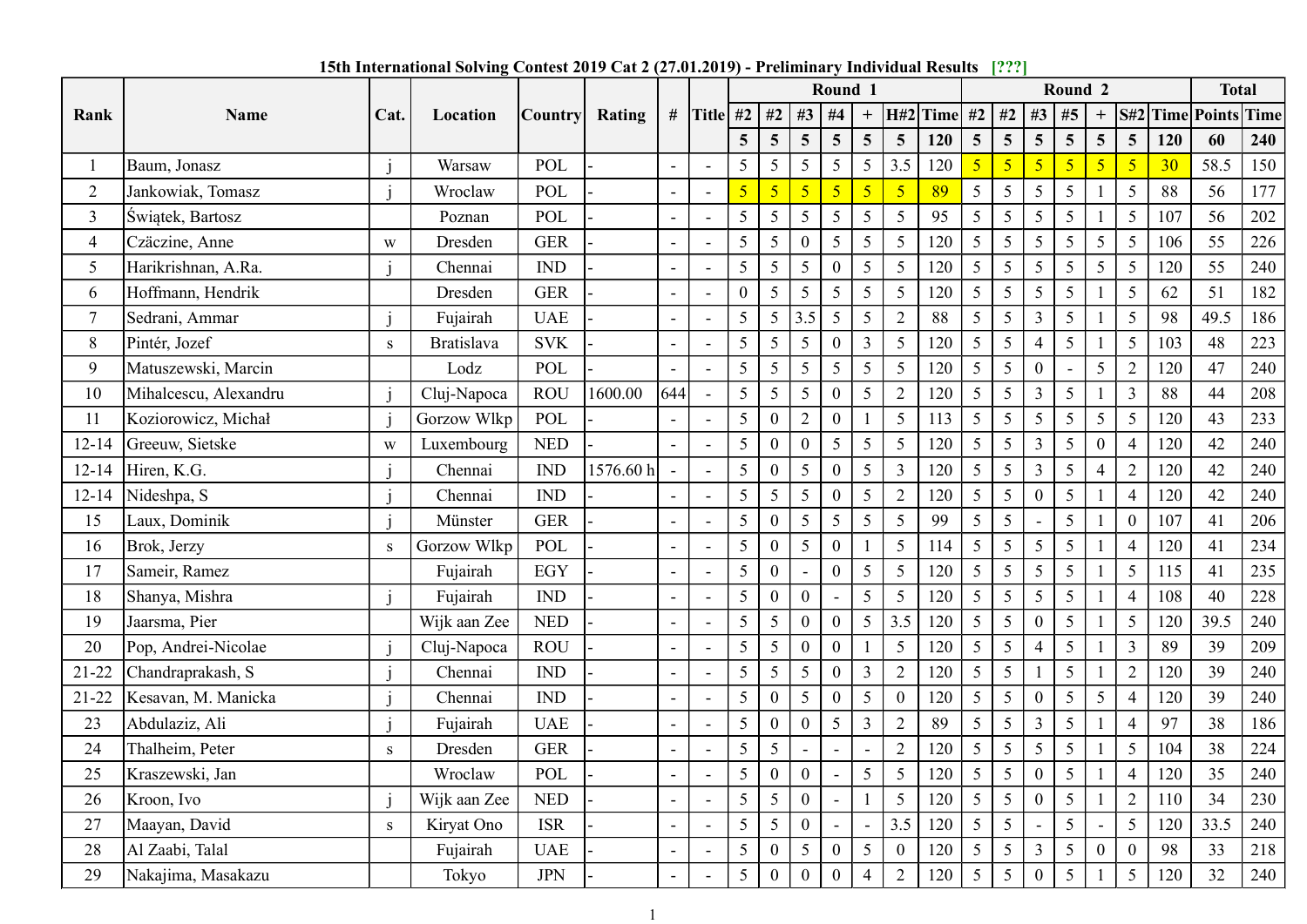|                          |                                                                                                                                                                                                                                                                                                     |               |                                                                                                        |                                                          |                          |                          |                                 |                           |                                 |                                                           |                                                               |                                                                                                                                                                                                                                                                                                                                                              |                                                                |                                        |                                                                                                |                                                                                             |                                                                                                                                                                                                                                    |                                                                                                                                                                                                                                                                                                                                                                                                                                                                                                                                                                                |                                                                                                                                                                |                                                                                                                                                                                                                                                                                                                                                                  |                                                                                                                                                                                                                   | 240                                                                                                                                                                                                                                        |
|--------------------------|-----------------------------------------------------------------------------------------------------------------------------------------------------------------------------------------------------------------------------------------------------------------------------------------------------|---------------|--------------------------------------------------------------------------------------------------------|----------------------------------------------------------|--------------------------|--------------------------|---------------------------------|---------------------------|---------------------------------|-----------------------------------------------------------|---------------------------------------------------------------|--------------------------------------------------------------------------------------------------------------------------------------------------------------------------------------------------------------------------------------------------------------------------------------------------------------------------------------------------------------|----------------------------------------------------------------|----------------------------------------|------------------------------------------------------------------------------------------------|---------------------------------------------------------------------------------------------|------------------------------------------------------------------------------------------------------------------------------------------------------------------------------------------------------------------------------------|--------------------------------------------------------------------------------------------------------------------------------------------------------------------------------------------------------------------------------------------------------------------------------------------------------------------------------------------------------------------------------------------------------------------------------------------------------------------------------------------------------------------------------------------------------------------------------|----------------------------------------------------------------------------------------------------------------------------------------------------------------|------------------------------------------------------------------------------------------------------------------------------------------------------------------------------------------------------------------------------------------------------------------------------------------------------------------------------------------------------------------|-------------------------------------------------------------------------------------------------------------------------------------------------------------------------------------------------------------------|--------------------------------------------------------------------------------------------------------------------------------------------------------------------------------------------------------------------------------------------|
| Shumilov, Dem'yan        |                                                                                                                                                                                                                                                                                                     | Volgograd     | <b>RUS</b>                                                                                             |                                                          | $\overline{\phantom{a}}$ | $\overline{\phantom{a}}$ | 0                               | $\Omega$                  |                                 | 5                                                         |                                                               | -3                                                                                                                                                                                                                                                                                                                                                           | 120                                                            | $\mathfrak{S}$                         | 5                                                                                              |                                                                                             |                                                                                                                                                                                                                                    |                                                                                                                                                                                                                                                                                                                                                                                                                                                                                                                                                                                |                                                                                                                                                                |                                                                                                                                                                                                                                                                                                                                                                  |                                                                                                                                                                                                                   | 150                                                                                                                                                                                                                                        |
| Essam, Hamad             |                                                                                                                                                                                                                                                                                                     | Fujairah      | <b>UAE</b>                                                                                             |                                                          | $\overline{\phantom{0}}$ | $\sim$                   | 5                               | $5\overline{)}$           |                                 | $\boldsymbol{0}$                                          |                                                               | $\overline{5}$                                                                                                                                                                                                                                                                                                                                               | 120                                                            | $\overline{0}$                         | $\boldsymbol{0}$                                                                               |                                                                                             |                                                                                                                                                                                                                                    |                                                                                                                                                                                                                                                                                                                                                                                                                                                                                                                                                                                |                                                                                                                                                                |                                                                                                                                                                                                                                                                                                                                                                  |                                                                                                                                                                                                                   | 231                                                                                                                                                                                                                                        |
| Kollias, Dimitrios       |                                                                                                                                                                                                                                                                                                     | Patras        | <b>GRE</b>                                                                                             | 1627.48                                                  |                          | $\sim$                   | $5\overline{)}$                 | 5                         |                                 |                                                           |                                                               | 2                                                                                                                                                                                                                                                                                                                                                            | 120                                                            | $5\overline{)}$                        | $5\overline{)}$                                                                                |                                                                                             |                                                                                                                                                                                                                                    |                                                                                                                                                                                                                                                                                                                                                                                                                                                                                                                                                                                |                                                                                                                                                                |                                                                                                                                                                                                                                                                                                                                                                  |                                                                                                                                                                                                                   | 235                                                                                                                                                                                                                                        |
|                          | W                                                                                                                                                                                                                                                                                                   | Dresden       | <b>GER</b>                                                                                             |                                                          | $\sim$                   | $\overline{\phantom{a}}$ | 5                               | 5                         |                                 |                                                           | $5\overline{)}$                                               | $\boldsymbol{0}$                                                                                                                                                                                                                                                                                                                                             | 120                                                            | $5\overline{)}$                        | $\overline{5}$                                                                                 |                                                                                             |                                                                                                                                                                                                                                    |                                                                                                                                                                                                                                                                                                                                                                                                                                                                                                                                                                                |                                                                                                                                                                |                                                                                                                                                                                                                                                                                                                                                                  |                                                                                                                                                                                                                   | 240                                                                                                                                                                                                                                        |
|                          | S                                                                                                                                                                                                                                                                                                   | Kiryat Ono    | <b>ISR</b>                                                                                             |                                                          | $\overline{\phantom{a}}$ | $\overline{\phantom{a}}$ | $\theta$                        | $5\overline{)}$           | $\overline{2}$                  |                                                           |                                                               | 5                                                                                                                                                                                                                                                                                                                                                            | 120                                                            | $5\overline{)}$                        | 5                                                                                              |                                                                                             |                                                                                                                                                                                                                                    |                                                                                                                                                                                                                                                                                                                                                                                                                                                                                                                                                                                |                                                                                                                                                                |                                                                                                                                                                                                                                                                                                                                                                  |                                                                                                                                                                                                                   | 240                                                                                                                                                                                                                                        |
| Ali Alamin, Yasmeen      |                                                                                                                                                                                                                                                                                                     | Fujairah      | <b>IND</b>                                                                                             |                                                          | $\sim$                   | $\overline{\phantom{a}}$ | 5                               | 0                         |                                 | $\boldsymbol{0}$                                          |                                                               | 5                                                                                                                                                                                                                                                                                                                                                            | 104                                                            | $\overline{5}$                         | $\overline{5}$                                                                                 |                                                                                             |                                                                                                                                                                                                                                    |                                                                                                                                                                                                                                                                                                                                                                                                                                                                                                                                                                                |                                                                                                                                                                |                                                                                                                                                                                                                                                                                                                                                                  |                                                                                                                                                                                                                   | 224                                                                                                                                                                                                                                        |
| Athanasopoulos, Kyriakos |                                                                                                                                                                                                                                                                                                     | Patras        | <b>GRE</b>                                                                                             | 1603.27                                                  |                          | $\sim$                   | $\mathfrak{H}$                  | $\mathbf{0}$              |                                 | $\boldsymbol{0}$                                          |                                                               | 5                                                                                                                                                                                                                                                                                                                                                            | 120                                                            | 5 <sup>5</sup>                         | $\overline{5}$                                                                                 |                                                                                             |                                                                                                                                                                                                                                    |                                                                                                                                                                                                                                                                                                                                                                                                                                                                                                                                                                                |                                                                                                                                                                |                                                                                                                                                                                                                                                                                                                                                                  |                                                                                                                                                                                                                   | 237                                                                                                                                                                                                                                        |
| Stanley, Samson P.       |                                                                                                                                                                                                                                                                                                     | Fujairah      | <b>IND</b>                                                                                             |                                                          | $\sim$                   | $\overline{\phantom{a}}$ | 5                               | $\theta$                  |                                 | $\overline{a}$                                            | 5                                                             | 5                                                                                                                                                                                                                                                                                                                                                            | 120                                                            | $\overline{0}$                         | 5                                                                                              |                                                                                             |                                                                                                                                                                                                                                    |                                                                                                                                                                                                                                                                                                                                                                                                                                                                                                                                                                                |                                                                                                                                                                |                                                                                                                                                                                                                                                                                                                                                                  |                                                                                                                                                                                                                   | 240                                                                                                                                                                                                                                        |
|                          | S                                                                                                                                                                                                                                                                                                   | Wijk aan Zee  | <b>NED</b>                                                                                             |                                                          |                          | $\overline{\phantom{a}}$ | 5                               | $\boldsymbol{0}$          |                                 | $\overline{\phantom{a}}$                                  | $\overline{\phantom{a}}$                                      |                                                                                                                                                                                                                                                                                                                                                              | 120                                                            | $5\overline{)}$                        | 5                                                                                              |                                                                                             |                                                                                                                                                                                                                                    |                                                                                                                                                                                                                                                                                                                                                                                                                                                                                                                                                                                |                                                                                                                                                                |                                                                                                                                                                                                                                                                                                                                                                  |                                                                                                                                                                                                                   | 240                                                                                                                                                                                                                                        |
|                          | jw                                                                                                                                                                                                                                                                                                  | Lądek-Zdrój   | POL                                                                                                    |                                                          |                          | $\sim$                   | 5 <sup>5</sup>                  | $\overline{0}$            |                                 | $\boldsymbol{0}$                                          |                                                               |                                                                                                                                                                                                                                                                                                                                                              |                                                                |                                        |                                                                                                |                                                                                             |                                                                                                                                                                                                                                    |                                                                                                                                                                                                                                                                                                                                                                                                                                                                                                                                                                                |                                                                                                                                                                |                                                                                                                                                                                                                                                                                                                                                                  |                                                                                                                                                                                                                   | 225                                                                                                                                                                                                                                        |
| Prabu, R                 |                                                                                                                                                                                                                                                                                                     | Chennai       | IND                                                                                                    |                                                          |                          | $\sim$                   | $5\overline{)}$                 | $\overline{0}$            |                                 | $\overline{0}$                                            |                                                               | $\overline{2}$                                                                                                                                                                                                                                                                                                                                               | 120                                                            | 5 <sup>5</sup>                         | $5\overline{)}$                                                                                |                                                                                             |                                                                                                                                                                                                                                    |                                                                                                                                                                                                                                                                                                                                                                                                                                                                                                                                                                                |                                                                                                                                                                |                                                                                                                                                                                                                                                                                                                                                                  |                                                                                                                                                                                                                   | 240                                                                                                                                                                                                                                        |
| Halevi, Danny            |                                                                                                                                                                                                                                                                                                     | Kiryat Ono    | <b>ISR</b>                                                                                             |                                                          |                          | $\overline{\phantom{a}}$ | $5\overline{)}$                 | $\mathbf{0}$              |                                 |                                                           |                                                               | $\overline{2}$                                                                                                                                                                                                                                                                                                                                               | 120                                                            | $5\overline{)}$                        | 5                                                                                              |                                                                                             |                                                                                                                                                                                                                                    |                                                                                                                                                                                                                                                                                                                                                                                                                                                                                                                                                                                |                                                                                                                                                                |                                                                                                                                                                                                                                                                                                                                                                  |                                                                                                                                                                                                                   | 240                                                                                                                                                                                                                                        |
| Krzyżosiak, Marta        | jw                                                                                                                                                                                                                                                                                                  |               | POL                                                                                                    |                                                          |                          | $\overline{\phantom{a}}$ | 5                               | $\overline{0}$            | $\overline{0}$                  | $\boldsymbol{0}$                                          |                                                               |                                                                                                                                                                                                                                                                                                                                                              | 120                                                            | 5 <sup>5</sup>                         | $5\overline{)}$                                                                                |                                                                                             |                                                                                                                                                                                                                                    |                                                                                                                                                                                                                                                                                                                                                                                                                                                                                                                                                                                |                                                                                                                                                                |                                                                                                                                                                                                                                                                                                                                                                  |                                                                                                                                                                                                                   | 224                                                                                                                                                                                                                                        |
| Kiselev, Aleksandr       |                                                                                                                                                                                                                                                                                                     | Tver          | <b>RUS</b>                                                                                             |                                                          |                          |                          | $\mathbf{0}$                    | $5\overline{)}$           | 2                               |                                                           |                                                               | $5\overline{)}$                                                                                                                                                                                                                                                                                                                                              | 120                                                            | $5 \mid$                               | $5\overline{)}$                                                                                |                                                                                             |                                                                                                                                                                                                                                    |                                                                                                                                                                                                                                                                                                                                                                                                                                                                                                                                                                                |                                                                                                                                                                |                                                                                                                                                                                                                                                                                                                                                                  |                                                                                                                                                                                                                   | 240                                                                                                                                                                                                                                        |
| Koulis, Vasilis          |                                                                                                                                                                                                                                                                                                     | Patras        | ${\rm GRE}$                                                                                            | 1608.30                                                  |                          | $\sim$                   | $5\overline{)}$                 | $\overline{0}$            |                                 |                                                           |                                                               | $\overline{5}$                                                                                                                                                                                                                                                                                                                                               | 111                                                            | 5 <sup>5</sup>                         | 5                                                                                              |                                                                                             |                                                                                                                                                                                                                                    |                                                                                                                                                                                                                                                                                                                                                                                                                                                                                                                                                                                |                                                                                                                                                                |                                                                                                                                                                                                                                                                                                                                                                  |                                                                                                                                                                                                                   | 230                                                                                                                                                                                                                                        |
| Christodoulou, Sotiris   |                                                                                                                                                                                                                                                                                                     | Patras        | ${\rm GRE}$                                                                                            | 1634.24                                                  |                          | $\sim$                   | $\mathfrak{H}$                  | $\bf{0}$                  |                                 |                                                           |                                                               | $5\overline{)}$                                                                                                                                                                                                                                                                                                                                              | 120                                                            | $5\overline{)}$                        | 5                                                                                              |                                                                                             |                                                                                                                                                                                                                                    |                                                                                                                                                                                                                                                                                                                                                                                                                                                                                                                                                                                |                                                                                                                                                                |                                                                                                                                                                                                                                                                                                                                                                  |                                                                                                                                                                                                                   | 234                                                                                                                                                                                                                                        |
|                          | jw                                                                                                                                                                                                                                                                                                  | Patras        | ${\tt GRE}$                                                                                            | 1628.08                                                  |                          | $\sim$                   | $5\overline{)}$                 | $\overline{0}$            |                                 | $\mathbf{0}$                                              |                                                               | $\overline{5}$                                                                                                                                                                                                                                                                                                                                               | 120                                                            | $5 \mid$                               | $5\overline{)}$                                                                                |                                                                                             |                                                                                                                                                                                                                                    |                                                                                                                                                                                                                                                                                                                                                                                                                                                                                                                                                                                |                                                                                                                                                                |                                                                                                                                                                                                                                                                                                                                                                  |                                                                                                                                                                                                                   | 240                                                                                                                                                                                                                                        |
|                          |                                                                                                                                                                                                                                                                                                     | Fujairah      | <b>SYR</b>                                                                                             |                                                          |                          | $\sim$                   | 5                               | $\theta$                  |                                 | $\mathbf{0}$                                              |                                                               | $\bf{0}$                                                                                                                                                                                                                                                                                                                                                     | 120                                                            | $5\overline{)}$                        | $\overline{5}$                                                                                 |                                                                                             |                                                                                                                                                                                                                                    |                                                                                                                                                                                                                                                                                                                                                                                                                                                                                                                                                                                |                                                                                                                                                                |                                                                                                                                                                                                                                                                                                                                                                  |                                                                                                                                                                                                                   | 240                                                                                                                                                                                                                                        |
| Chlpík, Martin           |                                                                                                                                                                                                                                                                                                     | Levice        | <b>SVK</b>                                                                                             |                                                          |                          | $\overline{\phantom{a}}$ | $5\overline{)}$                 | $\overline{0}$            |                                 | 5                                                         |                                                               | $\mathbf{0}$                                                                                                                                                                                                                                                                                                                                                 | 30                                                             | 5 <sup>5</sup>                         | 5                                                                                              |                                                                                             |                                                                                                                                                                                                                                    |                                                                                                                                                                                                                                                                                                                                                                                                                                                                                                                                                                                |                                                                                                                                                                |                                                                                                                                                                                                                                                                                                                                                                  |                                                                                                                                                                                                                   | 45                                                                                                                                                                                                                                         |
| Jankowski, Igor          |                                                                                                                                                                                                                                                                                                     | Bydgoszcz     | POL                                                                                                    |                                                          | $\overline{\phantom{0}}$ | $\sim$                   | $5\overline{)}$                 | $\mathbf{0}$              | $5\overline{)}$                 | $\mathbf{0}$                                              | $\blacksquare$                                                | $\boldsymbol{0}$                                                                                                                                                                                                                                                                                                                                             | 120                                                            | $5 \mid$                               | $5\overline{)}$                                                                                |                                                                                             |                                                                                                                                                                                                                                    |                                                                                                                                                                                                                                                                                                                                                                                                                                                                                                                                                                                |                                                                                                                                                                |                                                                                                                                                                                                                                                                                                                                                                  |                                                                                                                                                                                                                   | 237                                                                                                                                                                                                                                        |
|                          |                                                                                                                                                                                                                                                                                                     | Zagreb        | CRO                                                                                                    |                                                          |                          | $\sim$                   | $\mathbf{0}$                    | $5\overline{)}$           |                                 |                                                           |                                                               | $\overline{\phantom{a}}$                                                                                                                                                                                                                                                                                                                                     | 120                                                            | 5 <sup>5</sup>                         | 5                                                                                              |                                                                                             |                                                                                                                                                                                                                                    |                                                                                                                                                                                                                                                                                                                                                                                                                                                                                                                                                                                |                                                                                                                                                                |                                                                                                                                                                                                                                                                                                                                                                  |                                                                                                                                                                                                                   | 240                                                                                                                                                                                                                                        |
|                          | jw                                                                                                                                                                                                                                                                                                  | Tver          | <b>RUS</b>                                                                                             |                                                          | $\sim$                   | $\overline{\phantom{a}}$ | 5                               | $\overline{0}$            |                                 | $\mathbf{0}$                                              | $\overline{5}$                                                | $\overline{5}$                                                                                                                                                                                                                                                                                                                                               | 120                                                            | 5 <sup>5</sup>                         | 5                                                                                              |                                                                                             |                                                                                                                                                                                                                                    |                                                                                                                                                                                                                                                                                                                                                                                                                                                                                                                                                                                |                                                                                                                                                                |                                                                                                                                                                                                                                                                                                                                                                  |                                                                                                                                                                                                                   | 240                                                                                                                                                                                                                                        |
| Kraszewski, Krzysztof    |                                                                                                                                                                                                                                                                                                     | Wroclaw       | POL                                                                                                    |                                                          |                          | $\blacksquare$           | 5                               | $\overline{0}$            |                                 |                                                           |                                                               |                                                                                                                                                                                                                                                                                                                                                              | 120                                                            | $5\overline{)}$                        | $\theta$                                                                                       |                                                                                             |                                                                                                                                                                                                                                    |                                                                                                                                                                                                                                                                                                                                                                                                                                                                                                                                                                                |                                                                                                                                                                |                                                                                                                                                                                                                                                                                                                                                                  |                                                                                                                                                                                                                   | 240                                                                                                                                                                                                                                        |
|                          |                                                                                                                                                                                                                                                                                                     |               | POL                                                                                                    |                                                          |                          | $\overline{\phantom{a}}$ | 5                               | $\overline{0}$            |                                 | $\boldsymbol{0}$                                          |                                                               |                                                                                                                                                                                                                                                                                                                                                              | 120                                                            | $5 \mid$                               | $\overline{5}$                                                                                 |                                                                                             |                                                                                                                                                                                                                                    |                                                                                                                                                                                                                                                                                                                                                                                                                                                                                                                                                                                |                                                                                                                                                                |                                                                                                                                                                                                                                                                                                                                                                  |                                                                                                                                                                                                                   | 240                                                                                                                                                                                                                                        |
|                          |                                                                                                                                                                                                                                                                                                     | Góra św. Anny | POL                                                                                                    |                                                          |                          | $\sim$                   | $5\overline{)}$                 | $\overline{0}$            |                                 |                                                           |                                                               | $\mathbf{0}$                                                                                                                                                                                                                                                                                                                                                 | 117                                                            |                                        | $5\overline{)}$                                                                                |                                                                                             |                                                                                                                                                                                                                                    |                                                                                                                                                                                                                                                                                                                                                                                                                                                                                                                                                                                |                                                                                                                                                                |                                                                                                                                                                                                                                                                                                                                                                  |                                                                                                                                                                                                                   | 185                                                                                                                                                                                                                                        |
| Hareb Nasser, Alshamsi   |                                                                                                                                                                                                                                                                                                     |               | <b>UAE</b>                                                                                             |                                                          | $\blacksquare$           | $\overline{\phantom{a}}$ | $\overline{0}$                  | $\overline{0}$            |                                 |                                                           |                                                               | 3.5                                                                                                                                                                                                                                                                                                                                                          |                                                                | 5 <sup>5</sup>                         | 5                                                                                              |                                                                                             |                                                                                                                                                                                                                                    |                                                                                                                                                                                                                                                                                                                                                                                                                                                                                                                                                                                |                                                                                                                                                                |                                                                                                                                                                                                                                                                                                                                                                  |                                                                                                                                                                                                                   | 240                                                                                                                                                                                                                                        |
|                          |                                                                                                                                                                                                                                                                                                     |               |                                                                                                        |                                                          | $\overline{\phantom{0}}$ | $\sim$                   | $\mathbf{0}$                    | $\overline{0}$            |                                 | $\mathbf{0}$                                              |                                                               | $\boldsymbol{0}$                                                                                                                                                                                                                                                                                                                                             |                                                                |                                        | $5\overline{)}$                                                                                |                                                                                             |                                                                                                                                                                                                                                    |                                                                                                                                                                                                                                                                                                                                                                                                                                                                                                                                                                                |                                                                                                                                                                |                                                                                                                                                                                                                                                                                                                                                                  |                                                                                                                                                                                                                   | 220                                                                                                                                                                                                                                        |
|                          |                                                                                                                                                                                                                                                                                                     |               |                                                                                                        |                                                          |                          | $\sim$                   |                                 | $\overline{0}$            |                                 | $\mathbf{0}$                                              |                                                               |                                                                                                                                                                                                                                                                                                                                                              |                                                                |                                        |                                                                                                |                                                                                             |                                                                                                                                                                                                                                    |                                                                                                                                                                                                                                                                                                                                                                                                                                                                                                                                                                                |                                                                                                                                                                |                                                                                                                                                                                                                                                                                                                                                                  |                                                                                                                                                                                                                   | 240                                                                                                                                                                                                                                        |
|                          |                                                                                                                                                                                                                                                                                                     |               |                                                                                                        |                                                          | $\overline{\phantom{0}}$ | $\sim$                   | $5\overline{)}$                 | $\theta$                  |                                 | $\mathbf{0}$                                              |                                                               | $\sim$                                                                                                                                                                                                                                                                                                                                                       |                                                                |                                        |                                                                                                |                                                                                             |                                                                                                                                                                                                                                    |                                                                                                                                                                                                                                                                                                                                                                                                                                                                                                                                                                                |                                                                                                                                                                |                                                                                                                                                                                                                                                                                                                                                                  |                                                                                                                                                                                                                   | 195                                                                                                                                                                                                                                        |
|                          |                                                                                                                                                                                                                                                                                                     |               |                                                                                                        |                                                          |                          |                          |                                 |                           |                                 |                                                           |                                                               |                                                                                                                                                                                                                                                                                                                                                              |                                                                |                                        |                                                                                                |                                                                                             |                                                                                                                                                                                                                                    |                                                                                                                                                                                                                                                                                                                                                                                                                                                                                                                                                                                |                                                                                                                                                                |                                                                                                                                                                                                                                                                                                                                                                  |                                                                                                                                                                                                                   | 234                                                                                                                                                                                                                                        |
|                          | Name<br>Brand, Kathrin<br>Shtern, David<br>Veen, Rens ter<br>Krzyżosiak, Anna<br>Kefsikoglou, Petroula<br>Mohd Hayel, Rafee<br>Dolić, Stipan<br>Surkova, Ekaterina<br>Madajczak, Piotr<br>Wójcik, Grzegorz<br>Al Maamari, Wafia Darwish<br>Röbke, Martin<br>Dąbrowska, Aleksandra<br>Al Taher, Omar | Cat.<br>jw    | Location<br>Lądek-Zdrój<br>Lądek-Zdrój<br>Fujairah<br>Fujairah<br>Dresden<br>Góra św. Anny<br>Fujairah | Country<br><b>UAE</b><br><b>GER</b><br>POL<br><b>UAE</b> | <b>Rating</b>            | 1339.43 h                | 593<br>632<br>619<br>588<br>592 | $5\phantom{.0}$<br>5<br>5 | $5\overline{)}$<br>$\mathbf{0}$ | $\overline{5}$<br>$\overline{0}$<br>$\degree$ 0 $\degree$ | # Title #2   #2   #3   #4<br>$\overline{5}$<br>$\overline{0}$ | Round 1<br>$+$<br>$\overline{5}$<br>5 <sup>5</sup><br>5 <sup>5</sup><br>$5\overline{)}$<br>$\overline{4}$<br>$\boldsymbol{0}$<br>$5\overline{)}$<br>$5\overline{)}$<br>$\overline{0}$<br>$5\overline{)}$<br>$5\overline{)}$<br>$\overline{3}$<br>$\overline{3}$<br>$\overline{0}$<br>$5\overline{)}$<br>$\boldsymbol{0}$<br>$\overline{3}$<br>$\overline{3}$ | $\overline{5}$<br>3.5<br>3.5<br>3.5<br>3.5<br>$\boldsymbol{0}$ | 120<br>120<br>120<br>120<br>120<br>118 | 5 <sup>5</sup><br>$5 \mid$<br>5 <sup>5</sup><br>$5 \mid$<br>$5\overline{)}$<br>$5\overline{)}$ | $\overline{5}$<br>$\vert$ 1   3.5   120   5   5  <br>$5\overline{)}$<br>$\overline{5}$<br>5 | $H#2$ Time #2 #2 #3<br>$5\overline{)}$<br>$\theta$<br>$\theta$<br>$\theta$<br>5<br>$\boldsymbol{0}$<br>$\mathbf{0}$<br>$\mathbf{0}$<br>$\mathbf{0}$<br>$\overline{0}$<br>$\Omega$<br>$\boldsymbol{0}$<br>3<br>$\theta$<br>$\Omega$ | $\frac{45}{5}$<br>5 <sub>5</sub><br>$5\overline{)}$<br>5 <sup>5</sup><br>$\overline{0}$<br>$\sim$<br>$5\overline{)}$<br>$5\overline{)}$<br>$5\overline{)}$<br>$5\overline{)}$<br>5 <sup>5</sup><br>5 <sup>5</sup><br>5 <sup>5</sup><br>$5\overline{)}$<br>5 <sup>5</sup><br>$\overline{0}$<br>$\overline{0}$<br>$\sim$<br>$\overline{0}$<br>$5\overline{)}$<br>5 <sup>5</sup><br>5 <sup>5</sup><br>$\sim$<br>$\overline{0}$<br>$5\overline{)}$<br>5 <sup>5</sup><br>5 <sup>5</sup><br>5 <sup>5</sup><br>5 <sup>5</sup><br>$\overline{0}$<br>$5\overline{)}$<br>$5\overline{)}$ | Round <sub>2</sub><br>$+$<br>$5\overline{)}$<br>$\overline{0}$<br>$\mathbf{1}$<br>$\mathbf{0}$<br>$\mathbf{0}$<br>$\Omega$<br>$\mathbf{0}$<br>$\boldsymbol{0}$ | $\overline{5}$<br>$\overline{2}$<br>$5\overline{)}$<br>3<br>5<br>$\overline{0}$<br>$\overline{4}$<br>$\overline{4}$<br>5<br>$\overline{4}$<br>$\overline{0}$<br>$\overline{0}$<br>$\overline{3}$<br>$\boldsymbol{0}$<br>$\theta$<br>$\overline{2}$<br>5<br>$\overline{2}$<br>$\overline{0}$<br>$\Omega$<br>3<br>$\overline{2}$<br>$\overline{0}$<br>$\mathbf{0}$ | 120<br>30<br>111<br>115<br>120<br>120<br>120<br>117<br>120<br>120<br>105<br>120<br>120<br>104<br>120<br>119<br>114<br>120<br>120<br>15<br>117<br>120<br>120<br>120<br>120<br>68<br>120<br>100<br>120<br>75<br>116 | <b>Total</b><br>S#2 Time Points Time<br>60<br>31<br>31<br>31<br>31<br>31<br>30<br>30<br>30<br>30<br>29.5<br>29<br>28<br>27.5<br>27<br>26<br>26<br>26<br>26<br>25<br>25<br>25<br>25<br>24.5<br>24.5<br>24<br>23.5<br>23<br>22.5<br>22<br>22 |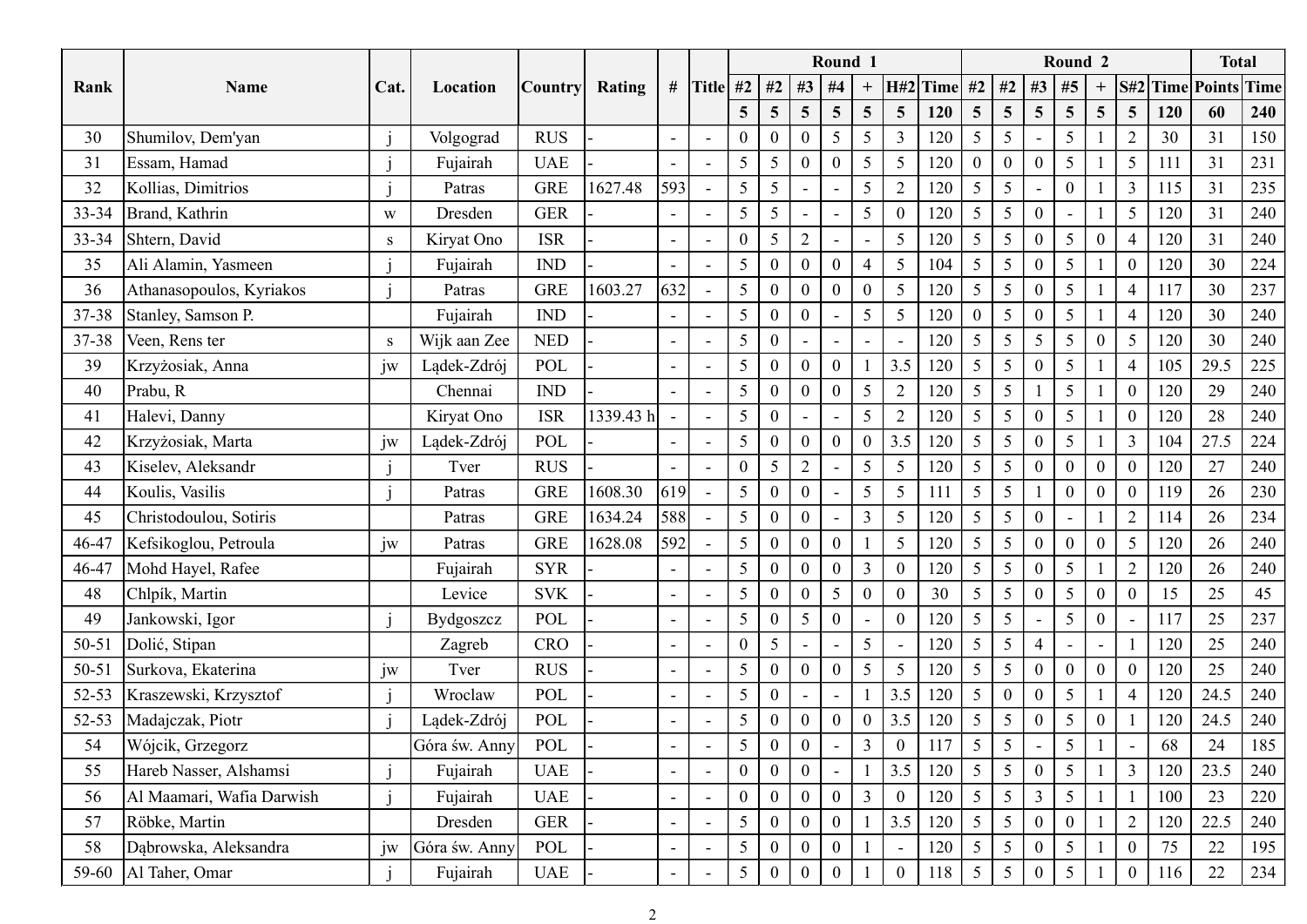|           |                                          |           |                           |                      |           |                          |                                                      |                                  |                                  |                 | Round 1                                      |                          |                        |            |                                    |                     |                          | Round 2                                     |                                             |           |          | <b>Total</b>                |
|-----------|------------------------------------------|-----------|---------------------------|----------------------|-----------|--------------------------|------------------------------------------------------|----------------------------------|----------------------------------|-----------------|----------------------------------------------|--------------------------|------------------------|------------|------------------------------------|---------------------|--------------------------|---------------------------------------------|---------------------------------------------|-----------|----------|-----------------------------|
| Rank      | Name                                     | Cat.      | Location                  | <b>Country</b>       | Rating    |                          | # Title #2   #2   #3   #4                            |                                  |                                  |                 |                                              | $\boldsymbol{+}$         | $H#2$ Time #2 #2 #3 #5 |            |                                    |                     |                          |                                             | $+$                                         |           |          | <b>S#2 Time Points Time</b> |
|           |                                          |           |                           |                      |           |                          |                                                      | $5\overline{)}$                  | $\overline{5}$                   | $5\overline{)}$ | $5\overline{)}$                              | $5\overline{)}$          | 5 <sup>5</sup>         | 120        | 5 <sup>5</sup>                     | 5 <sup>5</sup>      | $\overline{5}$           | $\overline{5}$                              | $5\overline{)}$<br>5 <sup>5</sup>           | 120       | 60       | 240                         |
| 59-60     | Czechowski, Jakub                        |           | Gorzow Wlkp               | POL                  |           |                          |                                                      | 5                                | $5\overline{)}$                  | $\theta$        | $\boldsymbol{0}$                             |                          | 5                      | 120        | $\overline{0}$                     | $5\overline{)}$     |                          | $\boldsymbol{0}$                            |                                             | 114       | 22       | 234                         |
| 61        | Topoła, Rafał                            |           | Lądek-Zdrój               | POL                  |           | $\overline{\phantom{a}}$ |                                                      | 5                                | $\boldsymbol{0}$                 | $\overline{0}$  | $\boldsymbol{0}$                             | $\boldsymbol{0}$         | $\overline{0}$         | 65         | $5\overline{)}$                    | 5 <sup>5</sup>      | $\Omega$                 | $5\overline{)}$                             | $\overline{0}$                              | 120       | 21       | 185                         |
| 62        | Saketh, Pedagandham                      |           | Fujairah                  | <b>IND</b>           |           |                          | $\overline{\phantom{a}}$                             | 5                                |                                  | $\overline{0}$  | $\boldsymbol{0}$                             | $\mathbf{0}$             |                        | 120        | $5\overline{)}$                    | $5\overline{)}$     |                          | 5                                           |                                             | 120       | 21       | 240                         |
| 63-64     | Brand, Danny                             |           | Dresden                   | <b>GER</b>           |           | $\overline{\phantom{a}}$ |                                                      | $5\overline{)}$                  | $\boldsymbol{0}$                 | $\mathbf{0}$    | $\boldsymbol{0}$                             |                          | 3.5                    | 120        | $\overline{0}$                     | $\overline{5}$      | $\Omega$                 | $\overline{5}$                              |                                             | 120       | 20.5     | 240                         |
| 63-64     | Paliulionytė, Alina                      | jw        | Vilnius                   | <b>LTU</b>           |           |                          |                                                      | 5                                | $\theta$                         |                 | $\qquad \qquad -$                            |                          | 3.5                    | 120        | $5\overline{)}$                    | 5                   |                          |                                             | $\overline{0}$                              | 120       | 20.5     | 240                         |
| 65        | Bartoszewicz, Marcin<br>Balaji, Sidharth |           | Góra św. Anny<br>Fujairah | POL<br><b>IND</b>    |           |                          | $\overline{\phantom{a}}$                             | $\boldsymbol{0}$<br>$\mathbf{0}$ | $\boldsymbol{0}$<br>$\mathbf{0}$ | $\overline{0}$  | $\overline{\phantom{a}}$<br>$\boldsymbol{0}$ | 5<br>$\mathfrak{H}$      | 5                      | 120<br>120 | $5\overline{)}$<br>$5\overline{)}$ | $5\overline{)}$     | $\theta$                 | $\overline{\phantom{a}}$<br>$5\overline{)}$ | $\sim$<br>2                                 | 47<br>112 | 20<br>20 | 167<br>232                  |
| 66<br>67  | Salmon, Nadav                            |           | Kiryat Ono                | <b>ISR</b>           |           | $\overline{\phantom{a}}$ |                                                      | 5                                | $5\overline{)}$                  | $\overline{0}$  | $\boldsymbol{0}$                             |                          | $\overline{2}$<br>5    | 120        | $\boldsymbol{0}$                   | $\overline{0}$<br>5 | $\Omega$                 | $\sim$                                      |                                             | 118       | 20       | 238                         |
| 68        | Kishore, V                               |           | Chennai                   | <b>IND</b>           |           |                          | $\overline{\phantom{a}}$<br>$\overline{\phantom{a}}$ | $\mathfrak{S}$                   | $\boldsymbol{0}$                 | $\theta$        | $\boldsymbol{0}$                             | $\boldsymbol{0}$         | $\overline{0}$         | 120        | $5\overline{)}$                    | $\theta$            | $\Omega$                 | 5 <sup>5</sup>                              | $\sim$<br>$5\overline{)}$<br>$\overline{0}$ | 120       | 20       | 240                         |
|           | 69-70 Divyen, $T$                        |           | Chennai                   | <b>IND</b>           |           | $\overline{\phantom{a}}$ | $\overline{\phantom{a}}$                             | $\overline{\phantom{a}}$         | $\blacksquare$                   | $\sim$          | $\sim$                                       | $\overline{\phantom{a}}$ | $\sim$                 | 120        | $\frac{1}{2}$ 1                    | 5 <sup>5</sup>      | $\boldsymbol{0}$         | $5\overline{)}$                             | $\overline{4}$<br>$\overline{0}$            | 120       | 19       | 240                         |
| 69-70     | Karapetyan, Varduhi                      | jw        | Radom                     | POL                  |           | $\sim$                   |                                                      | $5\overline{)}$                  | $\overline{0}$                   | $\overline{0}$  | $\boldsymbol{0}$                             | $\mathfrak{Z}$           | $\overline{0}$         | 120        | $5\overline{)}$                    |                     | $\Omega$                 | $5\overline{)}$                             | $\overline{0}$                              | 120       | 19       | 240                         |
| 71        | Žilkay, Dominik                          |           | Levice                    | <b>SVK</b>           |           |                          |                                                      | 5                                | $\mathbf{0}$                     | 1.5             | $\overline{0}$                               |                          | $\mathbf{0}$           | 120        | $5\overline{)}$                    | $5\overline{)}$     |                          | $\overline{0}$                              | $\mathbf{0}$                                | 120       | 18.5     | 240                         |
| $72 - 73$ | Ahmed, Rashed                            |           | Fujairah                  | $\operatorname{BRN}$ |           |                          |                                                      | $\boldsymbol{0}$                 | $\mathbf{0}$                     |                 | $\boldsymbol{0}$                             | $\boldsymbol{0}$         | $\overline{2}$         | 116        | $5\overline{)}$                    | $5\overline{)}$     | $\boldsymbol{0}$         | $5\overline{)}$                             | $\overline{0}$                              | 119       | 18       | 235                         |
| $72 - 73$ | Shani, Dan                               |           | Kiryat Ono                | <b>ISR</b>           |           |                          |                                                      | 5                                | $\mathbf{0}$                     |                 |                                              | $5\overline{)}$          | 5                      | 115        | $\overline{0}$                     |                     |                          | $\mathbf{0}$                                | $\overline{0}$<br>$\overline{3}$            | 120       | 18       | 235                         |
| 74-77     | Haj Bakri, Abd Algouni                   |           | Fujairah                  | <b>SYR</b>           |           |                          | $\overline{\phantom{a}}$                             | 5                                | $\mathbf{0}$                     | $\theta$        | $\boldsymbol{0}$                             |                          | $\overline{0}$         | 120        | $\overline{0}$                     | 5                   |                          | $5\overline{)}$                             | $\overline{0}$                              | 120       | 18       | 240                         |
| 74-77     | Katsadoros Fengeros, Konstantinos        |           | Athens                    | GRE                  |           |                          |                                                      | 5                                | $5\overline{)}$                  |                 | $\overline{\phantom{a}}$                     |                          | $\overline{2}$         | 120        | $\boldsymbol{0}$                   | 5 <sup>5</sup>      |                          |                                             | $\sim$                                      | 120       | 18       | 240                         |
| 74-77     | Komisarski, Jerzy                        |           | Lodz                      | $\operatorname{POL}$ |           |                          | $\overline{\phantom{a}}$                             | $\boldsymbol{0}$                 | $\boldsymbol{0}$                 |                 | $\blacksquare$                               | $5\overline{)}$          |                        | 120        | $\sim$                             | $5\overline{)}$     |                          | $5\overline{)}$                             | $\overline{2}$                              | 120       | 18       | 240                         |
| 74-77     | Sandea, Iancu-Ioan                       |           | Cluj-Napoca               | ROU                  |           |                          |                                                      | 5                                | $\overline{0}$                   |                 |                                              |                          | $\overline{2}$         | 120        | $\overline{0}$                     | $5\overline{)}$     |                          | $\overline{5}$                              | $\overline{0}$                              | 120       | 18       | 240                         |
| 78-80     | Salvi, Amit                              |           | Fujairah                  | IND                  |           |                          | $\overline{\phantom{a}}$                             | 5                                | $\mathbf{0}$                     |                 |                                              |                          |                        | 120        | $\overline{0}$                     | $5\overline{)}$     |                          | $5\overline{)}$                             |                                             | 120       | 17       | 240                         |
| 78-80     | Sobel, Meinhard                          | ${\bf S}$ | Münster                   | <b>GER</b>           |           |                          | $\overline{\phantom{a}}$                             | $5\overline{)}$                  | $\blacksquare$                   | $\sim$          | $\blacksquare$                               |                          |                        | 120        | $\sim$                             | $5\overline{)}$     |                          |                                             | $5\overline{)}$                             | 120       | 17       | 240                         |
| 78-80     | Stremmer, Dieter                         | ${\bf S}$ | Münster                   | ${\tt GER}$          | 1688.18 h |                          |                                                      | 5                                | $\boldsymbol{0}$                 | $\overline{0}$  | $\boldsymbol{0}$                             | 5                        | $\overline{2}$         | 120        | $\sim$                             | $5\overline{)}$     |                          |                                             | $\overline{0}$                              | 120       | 17       | 240                         |
| 81        | Jędrzejko, Martyna                       | jw        | Lądek-Zdrój               | POL                  |           |                          | $\sim$                                               | 5 <sup>5</sup>                   | $\boldsymbol{0}$                 | $\overline{0}$  | $\overline{0}$                               |                          | 3.5                    | 120        | $\begin{array}{ c }$ 5             |                     |                          | $\overline{0}$                              |                                             | 120       | 16.5     | 240                         |
| 82        | Meulen, Tjibbe van der                   |           | Wijk aan Zee              | <b>NED</b>           |           |                          | $\overline{\phantom{a}}$                             | $\boldsymbol{0}$                 | $\mathbf{0}$                     | $\overline{2}$  | $\overline{0}$                               | $\overline{3}$           | $5\overline{)}$        | 120        | $5\overline{)}$                    |                     |                          | $\mathbf{0}$                                | $\overline{0}$                              | 97        | 16       | 217                         |
| 83-88     | Alkhour, Ezzedin                         |           | Fujairah                  | <b>SYR</b>           |           |                          |                                                      | $\boldsymbol{0}$                 | $\mathbf{0}$                     | $\overline{0}$  |                                              |                          |                        | 120        | $5\overline{)}$                    | $5\overline{)}$     |                          | 5                                           |                                             | 120       | 16       | 240                         |
| 83-88     | Eliav, Refael                            | ${\bf S}$ | Kiryat Ono                | <b>ISR</b>           |           |                          |                                                      | $5\overline{)}$                  | $\boldsymbol{0}$                 | $\overline{0}$  |                                              | $\sim$                   |                        | 120        | $5\overline{)}$                    | 5 <sup>5</sup>      |                          |                                             |                                             | 120       | 16       | 240                         |
| 83-88     | Kos, Bruno                               |           | Zagreb                    | CRO                  |           |                          |                                                      | $\overline{0}$                   | $\mathbf{0}$                     | $\theta$        | $\overline{0}$                               |                          |                        | 120        | $5\overline{)}$                    |                     |                          | $\overline{5}$                              | $\overline{5}$                              | 120       | 16       | 240                         |
| 83-88     | Newerla, Alfred                          | ${\bf S}$ | Münster                   | <b>GER</b>           |           |                          |                                                      | 5                                | $\boldsymbol{0}$                 |                 | $\sim$                                       | $\sim$                   |                        | 120        | $5\overline{)}$                    | $5\overline{)}$     |                          | $\sim$                                      | $\overline{0}$                              | 120       | 16       | 240                         |
| 83-88     | Pedarse, Marlon                          |           | Fujairah                  | PHI                  |           |                          |                                                      | $5\overline{)}$                  |                                  | $\overline{0}$  | $\overline{0}$                               | $\blacksquare$           |                        | 120        | $\overline{0}$                     | $5\overline{)}$     | $\mathbf{0}$             | $5\overline{)}$                             | $\mathbf{0}$                                | 120       | 16       | 240                         |
| 83-88     | Poljak, Vojislav                         | S         | Zagreb                    | CRO                  |           | $\sim$                   |                                                      | $5\overline{)}$                  | $5\overline{)}$                  | $\overline{0}$  | $\overline{\phantom{a}}$                     |                          |                        | 120        | $\sim$                             | 5 <sup>5</sup>      | $\overline{\phantom{a}}$ | $\blacksquare$                              | $\sim$<br>$\overline{\phantom{a}}$          | 120       | 16       | 240                         |
| 89        | Nouman, Amna                             | jw        | Fujairah                  | <b>UAE</b>           |           |                          |                                                      | $5\overline{)}$                  | $\boldsymbol{0}$                 | $\overline{0}$  | $\boldsymbol{0}$                             | $\overline{3}$           | $\overline{2}$         | 120        | $\overline{0}$                     |                     |                          | $5\overline{)}$                             | $\overline{0}$                              | 84        | 15       | 204                         |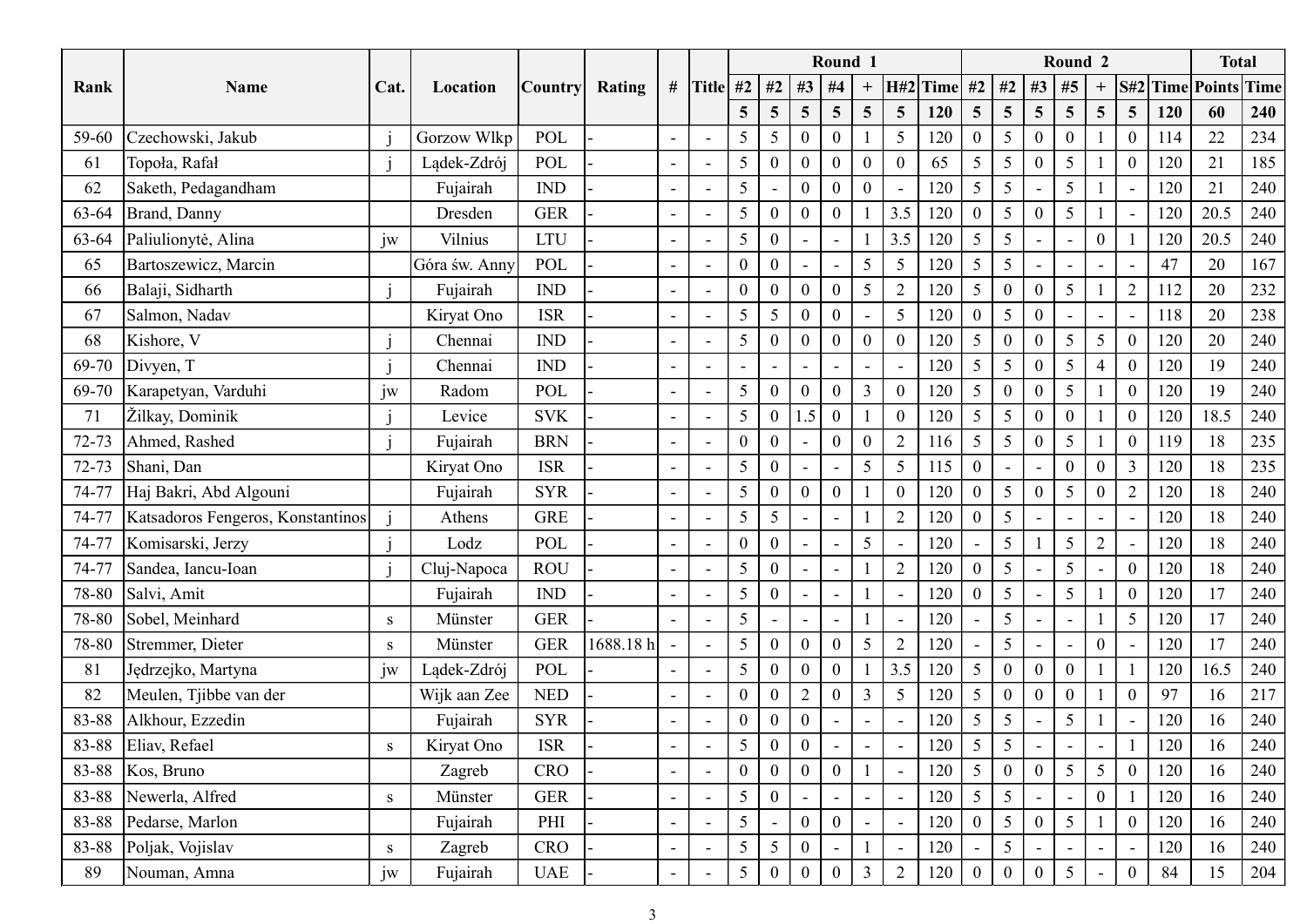|       |                              |               |            |                |           |                          |                          |                  |                  |                 | Round 1                         |                  |                          |     |                   |                  |                          | Round 2          |                  |                  |     | <b>Total</b>   |                             |
|-------|------------------------------|---------------|------------|----------------|-----------|--------------------------|--------------------------|------------------|------------------|-----------------|---------------------------------|------------------|--------------------------|-----|-------------------|------------------|--------------------------|------------------|------------------|------------------|-----|----------------|-----------------------------|
| Rank  | Name                         | Cat.          | Location   | <b>Country</b> | Rating    |                          | # Title #2   #2   #3     |                  |                  |                 | #4                              | $\boldsymbol{+}$ | $H#2$ Time #2 #2 #3 #5   |     |                   |                  |                          |                  | $+$              |                  |     |                | <b>S#2 Time Points Time</b> |
|       |                              |               |            |                |           |                          |                          | $5\overline{)}$  | $\overline{5}$   | $5\overline{)}$ | 5 <sup>5</sup>                  | $5\overline{)}$  | 5 <sup>5</sup>           | 120 | 5 <sup>5</sup>    | 5 <sup>5</sup>   | $\overline{5}$           | $\overline{5}$   | 5 <sup>5</sup>   | 5 <sup>5</sup>   | 120 | 60             | 240                         |
| 90    | Bays, Christine              | $\mathbf{SW}$ | Bern       | <b>SUI</b>     | 1475.91 h | $\overline{\phantom{a}}$ |                          | $5\overline{)}$  | $5\overline{)}$  | $\theta$        |                                 |                  | 5                        | 120 | $\boldsymbol{0}$  |                  |                          |                  |                  |                  | 120 | 15             | 240                         |
| 91-92 | Al Busaidi, Hamood           |               | Fujairah   | <b>OMA</b>     |           | $\overline{\phantom{a}}$ | $\overline{\phantom{a}}$ | $\boldsymbol{0}$ | $\mathbf{0}$     | $\overline{0}$  | $\boldsymbol{0}$                | $\mathfrak{Z}$   | $\overline{\phantom{a}}$ | 120 | $5\overline{)}$   | $\theta$         |                          | 5 <sup>5</sup>   | $\boldsymbol{0}$ |                  | 120 | 14             | 240                         |
| 91-92 | von Keyserlingk, Chanda      | W             | Dresden    | <b>GER</b>     |           |                          |                          | 5                | $\boldsymbol{0}$ | $\overline{0}$  | $\boldsymbol{0}$                |                  | $\boldsymbol{0}$         | 120 | $\mathbf{0}$      | $5\overline{)}$  | $\theta$                 | $\boldsymbol{0}$ |                  | 2                | 120 | 14             | 240                         |
| 93    | Kleković, Anđelko            | S             | Zagreb     | <b>CRO</b>     |           | $\overline{\phantom{a}}$ |                          | $5\overline{)}$  | $\boldsymbol{0}$ | $\mathbf{0}$    | $\overline{\phantom{a}}$        | 5                |                          | 120 | $\boldsymbol{0}$  |                  | $\overline{2}$           | $\blacksquare$   |                  |                  | 112 | 13             | 232                         |
| 94-95 | Döge, Wolf-Peter             |               | Dresden    | <b>GER</b>     |           |                          |                          | 5                | $\boldsymbol{0}$ | $\overline{0}$  | $\boldsymbol{0}$                |                  | $\theta$                 | 120 | $\boldsymbol{0}$  |                  |                          | $5\overline{)}$  |                  |                  | 120 | 12             | 240                         |
| 94-95 | Fruth, Matthias              |               | Dresden    | <b>GER</b>     |           |                          | $\overline{\phantom{a}}$ | $\mathfrak{H}$   | $\boldsymbol{0}$ | $\sim$          | $\boldsymbol{0}$                |                  | $\overline{2}$           | 120 | $5\overline{)}$   |                  |                          | $\sim$           | $\sim$           | $\theta$         | 120 | 12             | 240                         |
| 96    | Schröder, Georg              | S             | Münster    | <b>GER</b>     |           |                          |                          | 5                | $\boldsymbol{0}$ |                 | $\overline{\phantom{a}}$        |                  |                          | 120 | $5\overline{)}$   | $\theta$         |                          | $\sim$           |                  |                  | 117 | 11             | 237                         |
| 97    | Al Darwashi, Usama           |               | Fujairah   | <b>OMA</b>     |           | $\overline{\phantom{a}}$ | $\overline{\phantom{a}}$ | 5                | $\boldsymbol{0}$ | $\overline{0}$  | $\overline{\phantom{0}}$        |                  | $\theta$                 | 120 | $\mathbf{0}$      |                  |                          | $5\overline{)}$  | $\overline{0}$   |                  | 120 |                | 240                         |
| 98    | Abdulrahim, Salem            |               | Fujairah   | <b>UAE</b>     |           |                          | $\overline{\phantom{a}}$ | $\mathbf{0}$     | $\boldsymbol{0}$ | $\theta$        | $\boldsymbol{0}$                |                  | 3.5                      | 120 | $\boldsymbol{0}$  | $\theta$         | $\theta$                 | $5\overline{)}$  | $\overline{0}$   |                  | 119 | 10.5           | 239                         |
|       | 99-106 Brenner, Shalom       | S             | Kiryat Ono | <b>ISR</b>     | 1670.68   | 549                      | $\sim$                   | $5 \mid$         | $\overline{0}$   | $\mathbf{0}$    | $\sim$                          | $\sim$           | $\sim$                   |     | $120 \mid 5 \mid$ | $\overline{0}$   | $\boldsymbol{0}$         | $\sim$           | $\sim$           | $\sim$           | 120 | 10             | 240                         |
|       | 99-106 Ghaith, Ahmed         |               | Fujairah   | <b>UAE</b>     |           |                          |                          | $\overline{0}$   | $\overline{0}$   | $\sim$          | $\sim$ $^{-1}$                  | $5\overline{)}$  | $\overline{0}$           | 120 | $\overline{0}$    | $\cdot$ 0        | $\sim$                   | $5\overline{)}$  | $\overline{0}$   |                  | 120 | 10             | 240                         |
|       | 99-106 Hirsh, Israel         | S             | Kiryat Ono | <b>ISR</b>     |           |                          | $\blacksquare$           | 5                | $\mathbf{0}$     | $\overline{0}$  | $\overline{1}$ 0 $\overline{1}$ |                  |                          | 120 | $\overline{0}$    | 5                | $\Omega$                 |                  |                  |                  | 120 | 10             | 240                         |
|       | 99-106 Hudaifa, Farouk       |               | Fujairah   | <b>SYR</b>     |           |                          |                          | 5                | $\mathbf{0}$     | $\overline{0}$  | $\overline{0}$                  | $\boldsymbol{0}$ | $\mathbf{0}$             | 120 | $\boldsymbol{0}$  | $\boldsymbol{0}$ | $\boldsymbol{0}$         | $5\overline{)}$  | $\overline{0}$   | $\boldsymbol{0}$ | 120 | 10             | 240                         |
|       | 99-106 Michalik, Maciej      |               | Lodz       | POL            |           |                          |                          | 5                | $5\overline{)}$  |                 | $\blacksquare$                  |                  |                          | 120 | $\sim$            |                  |                          |                  |                  |                  | 120 | 10             | 240                         |
|       | 99-106 Roshan, Varun S.      |               | Chennai    | <b>IND</b>     |           |                          | $\overline{\phantom{a}}$ | 5                | $5\overline{)}$  | $\Omega$        | $\boldsymbol{0}$                | $\boldsymbol{0}$ | $\mathbf{0}$             | 120 | $\sim$            |                  |                          |                  | $\sim$           |                  | 120 | 10             | 240                         |
|       | 99-106 Senthil Kumar, M. R.  |               | Chennai    | <b>IND</b>     |           |                          |                          | $5\overline{)}$  | $\mathbf{0}$     | $\overline{0}$  | $\boldsymbol{0}$                | 5                | $\overline{0}$           | 120 | $\mathbf{0}$      | $\mathbf{0}$     | $\overline{0}$           | $\overline{0}$   | $\overline{0}$   | $\overline{0}$   | 120 | 10             | 240                         |
|       | 99-106 Sevčík, Peter         |               | Levice     | <b>SVK</b>     |           |                          |                          | $5\overline{)}$  | $\mathbf{0}$     | $\overline{0}$  | $\vert 0 \vert$                 | $\boldsymbol{0}$ | $\mathbf{0}$             | 120 | $\boldsymbol{0}$  | $5\overline{)}$  | $\boldsymbol{0}$         | $\bf{0}$         | $\overline{0}$   | $\overline{0}$   | 120 | 10             | 240                         |
| 107   | Paliulionytė, Julija         | jw            | Vilnius    | LTU            |           |                          |                          | 5                | $\mathbf{0}$     |                 | $\blacksquare$                  |                  | 3.5                      | 120 | $\overline{0}$    | $\sim$           | $\overline{\phantom{a}}$ | $\sim$           |                  | $\overline{0}$   | 120 | 9.5            | 240                         |
| 108   | Hamad, Bader                 |               | Fujairah   | <b>UAE</b>     |           |                          | $\overline{\phantom{a}}$ | $\mathbf{0}$     | $\overline{0}$   |                 | $\mathbf{0}$                    |                  |                          | 120 | $\overline{0}$    | $5\overline{)}$  |                          | $\overline{0}$   |                  |                  | 120 | 9              | 240                         |
| 109   | Tal, Israel                  | ${\bf S}$     | Kiryat Ono | ISR            |           |                          | $\blacksquare$           | 5                | $\blacksquare$   | $\overline{0}$  | $\sim$                          | $\boldsymbol{0}$ | 3.5                      | 120 | $\mathbf{0}$      | $\overline{0}$   | $\overline{0}$           | $\boldsymbol{0}$ | $\mathbf{0}$     | $\overline{0}$   | 120 | 8.5            | 240                         |
| 110   | Lewandowski, Bartosz         |               | Bydgoszcz  | POL            |           |                          |                          | $5\overline{)}$  | $\mathbf{0}$     | $\overline{0}$  |                                 |                  | $\overline{2}$           | 119 | $\overline{0}$    | $\overline{0}$   |                          | $\overline{0}$   | $\mathbf{0}$     |                  | 120 | 8              | 239                         |
|       | 111-114 Al Hammadi, Abdulla  |               | Fujairah   | <b>UAE</b>     |           |                          |                          | $\boldsymbol{0}$ | $\sim$           | $\sim$          | $\boldsymbol{0}$                | $\mathfrak{Z}$   |                          | 120 | $\overline{0}$    | $\Omega$         | $\Omega$                 | $5\overline{)}$  | $\sim$           | $\boldsymbol{0}$ | 120 | 8              | 240                         |
|       | 111-114 Fliger, Cezary       |               | Poznan     | POL            |           |                          | $\overline{\phantom{a}}$ | 5                | $\mathbf{0}$     | $\overline{0}$  |                                 | $\overline{3}$   | $\overline{0}$           | 120 |                   |                  |                          |                  |                  |                  | 120 | 8              | 240                         |
|       | 111-114 Kaczmarek, Stanisław |               | Poznan     | POL            |           |                          |                          | $5\overline{)}$  | $\boldsymbol{0}$ | $\overline{0}$  | $\overline{0}$                  | $\mathfrak{Z}$   | $\mathbf{0}$             | 120 | $\sim$            |                  |                          |                  | $\sim$           |                  | 120 | 8              | 240                         |
|       | 111-114 Karapetyan, Samvel   | S             | Radom      | POL            |           |                          |                          | $\overline{0}$   | $\mathbf{0}$     | $\overline{0}$  | $\overline{0}$                  | $\overline{3}$   | $\mathbf{0}$             | 120 | $5\overline{)}$   | $\overline{0}$   | $\mathbf{0}$             | $\overline{0}$   | $\overline{0}$   | $\overline{0}$   | 120 | 8              | 240                         |
| 115   | Al-Mansoori, Nawaf Ali       |               | Fujairah   | <b>UAE</b>     |           |                          |                          | 5                | $\overline{0}$   | $\theta$        | $\overline{0}$                  |                  | $\overline{0}$           | 97  | $\overline{0}$    |                  |                          |                  |                  | $\overline{0}$   | 43  |                | 140                         |
| 116   | Al Darwashi, Anas            | j             | Fujairah   | OMA            |           |                          |                          | $\boldsymbol{0}$ | $\mathbf{0}$     | $\overline{0}$  | $\blacksquare$                  | $\overline{0}$   | $\overline{2}$           | 114 | $\boldsymbol{0}$  |                  | $\Omega$                 | $5\overline{)}$  | $\overline{0}$   | $\overline{0}$   | 76  | $\overline{7}$ | 190                         |
| 117   | Srebro, Mira                 | ${\bf SW}$    | Zagreb     | CRO            |           |                          |                          | 5 <sup>5</sup>   | $\mathbf{0}$     | $\overline{0}$  | $\overline{0}$                  |                  | $\mathbf{0}$             | 118 | $\boldsymbol{0}$  | $\overline{0}$   | $\mathbf{0}$             | $\mathbf{0}$     |                  | $\overline{0}$   | 102 | $\overline{7}$ | 220                         |
| 118   | Al Jamri, Maleeha            |               | Fujairah   | <b>BRN</b>     |           | $\sim$                   |                          | $\boldsymbol{0}$ | $\overline{0}$   | $\overline{0}$  | $\overline{0}$                  |                  | $\overline{0}$           | 110 | $\overline{0}$    | $\theta$         | $\Omega$                 | $5\overline{)}$  |                  | $\overline{0}$   | 120 | $\overline{7}$ | 230                         |
|       | Baretić, Zvonimir<br>119     | S             | Zagreb     | CRO            |           |                          |                          | $5\overline{)}$  | $\boldsymbol{0}$ |                 | $\boldsymbol{0}$                |                  | $\overline{0}$           | 120 | $\overline{0}$    |                  |                          |                  |                  | $\overline{0}$   | 117 |                | 237                         |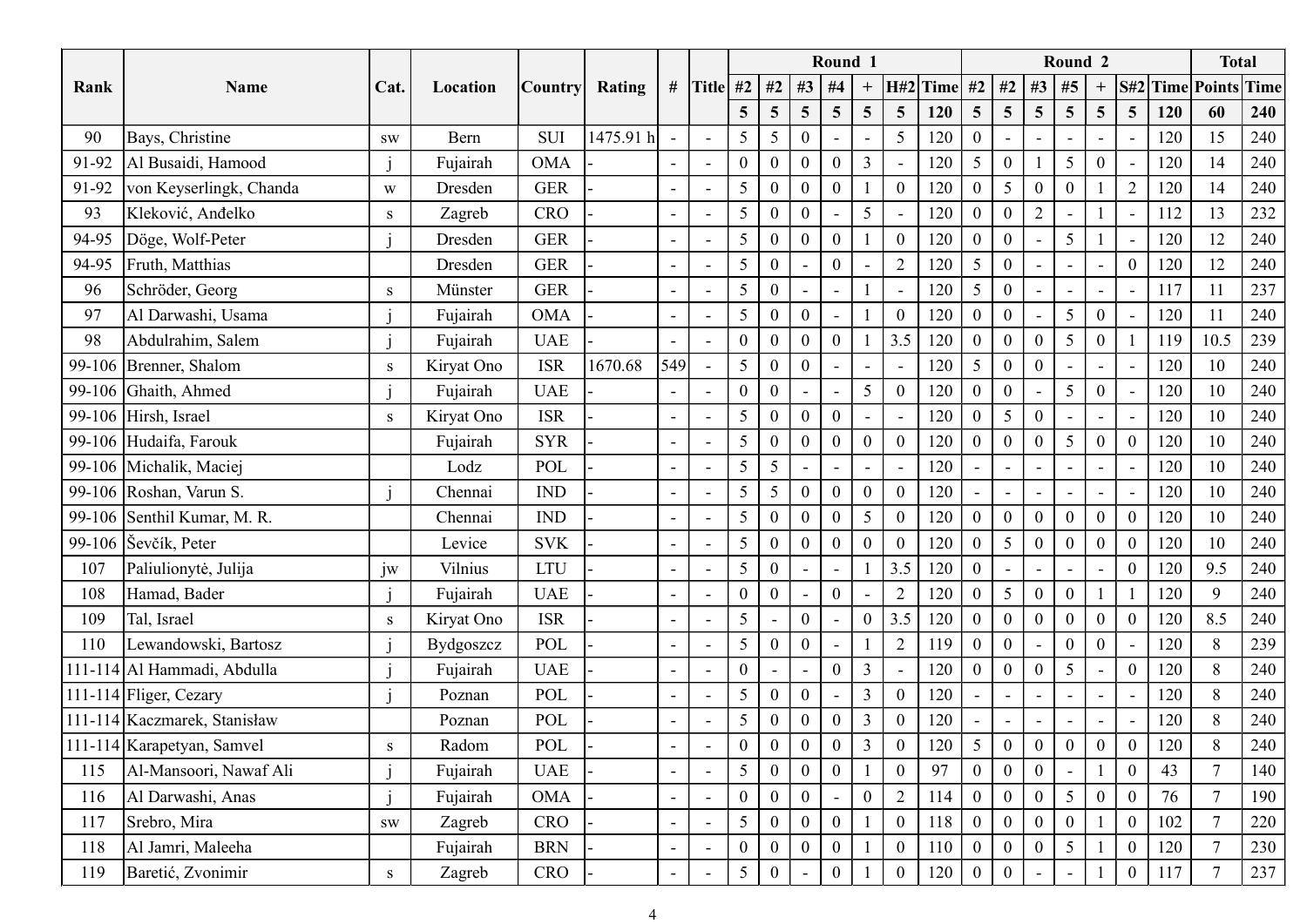|      |                                  |           |               |                      |           |                          |                          |                          |                          |                 | Round 1                  |                          |                          |                                |                          |                          |                          | Round 2                  |                                    |     |     | <b>Total</b>    |                             |
|------|----------------------------------|-----------|---------------|----------------------|-----------|--------------------------|--------------------------|--------------------------|--------------------------|-----------------|--------------------------|--------------------------|--------------------------|--------------------------------|--------------------------|--------------------------|--------------------------|--------------------------|------------------------------------|-----|-----|-----------------|-----------------------------|
| Rank | <b>Name</b>                      | Cat.      | Location      | <b>Country</b>       | Rating    |                          | # Title #2   #2   #3     |                          |                          |                 | #4                       | $\boldsymbol{+}$         |                          | $ H#2 $ Time #2   #2   #3   #5 |                          |                          |                          |                          | $+$                                |     |     |                 | <b>S#2 Time Points Time</b> |
|      |                                  |           |               |                      |           |                          |                          | $5\overline{)}$          | $\overline{5}$           | $5\overline{)}$ | $5\overline{)}$          | $5\overline{)}$          | 5 <sup>5</sup>           | 120                            | $5\overline{)}$          | 5 <sup>5</sup>           | $5\overline{)}$          | $\overline{5}$           | $5\overline{)}$<br>5 <sup>5</sup>  | 120 |     | 60              | 240                         |
| 120  | Alkhour, Seifedin                |           | Fujairah      | <b>SYR</b>           |           |                          | $\overline{\phantom{a}}$ | $\theta$                 | $\boldsymbol{0}$         | $\overline{0}$  |                          |                          | $\theta$                 | 120                            | $\overline{\phantom{a}}$ |                          |                          | $5\overline{)}$          |                                    | 120 |     |                 | 240                         |
| 121  | Baneva, Darina                   | jw        | Volgograd     | <b>RUS</b>           |           | $\overline{\phantom{a}}$ | $\overline{\phantom{a}}$ | $\overline{\phantom{a}}$ | $\mathbf{0}$             | $\sim$          | $\sim$                   | $\sim$                   | $\mathfrak{S}$           | 116                            | $\sim$                   | $\Omega$                 |                          | $\overline{\phantom{a}}$ | $\overline{0}$                     | 20  |     | 6               | 136                         |
| 122  | Khezrian, Nooralzahra            |           | Fujairah      | IRI                  |           |                          | $\overline{\phantom{a}}$ | $\mathbf{0}$             | $\boldsymbol{0}$         | $\overline{0}$  | $\boldsymbol{0}$         |                          | $\mathbf{0}$             | 120                            | $\overline{0}$           | $\left($                 | $\theta$                 | $5\overline{)}$          | $\mathbf{0}$<br>$\theta$           | 119 |     | 6               | 239                         |
|      | 123-124 Illjashik, Semen         | S         | Poltava       | <b>UKR</b>           | 1600.00 h |                          | $\overline{\phantom{a}}$ | $5\overline{)}$          | $\mathbf{0}$             | $\mathbf{0}$    | $\boldsymbol{0}$         | $\boldsymbol{0}$         |                          | 120                            | $\boldsymbol{0}$         |                          | $\Omega$                 | $\boldsymbol{0}$         |                                    |     | 120 | 6               | 240                         |
|      | 123-124 Kuhta, Franjo            | S         | Zagreb        | CRO                  |           |                          |                          | 5                        | $\boldsymbol{0}$         |                 | $\qquad \qquad -$        |                          |                          | 120                            | $\boldsymbol{0}$         |                          |                          |                          |                                    |     | 120 | 6               | 240                         |
|      | 125-130 Alexopoulos, Georgios    |           | Patras        | <b>GRE</b>           |           |                          | $\overline{\phantom{a}}$ | $\boldsymbol{0}$         | $\boldsymbol{0}$         | $\sim$          | $\overline{\phantom{a}}$ | $\overline{\phantom{a}}$ |                          | 120                            | $\boldsymbol{0}$         |                          |                          | $\overline{5}$           | $\overline{0}$<br>$\boldsymbol{0}$ |     | 120 | 5               | 240                         |
|      | 125-130 Alsalti, Rania           |           | Fujairah      | <b>BRN</b>           |           |                          |                          | $\boldsymbol{0}$         | $\boldsymbol{0}$         | $\overline{0}$  | $\overline{\phantom{a}}$ | $\sim$                   |                          | 120                            | $\boldsymbol{0}$         | $\theta$                 | $\overline{0}$           | $5\overline{)}$          | $\sim$                             | 120 |     | $\overline{5}$  | 240                         |
|      | 125-130 Fridman, Arik            |           | Kiryat Ono    | <b>ISR</b>           |           | $\overline{\phantom{a}}$ | $\overline{\phantom{a}}$ | $5\overline{)}$          | $\boldsymbol{0}$         | $\sim$          | $\overline{\phantom{a}}$ | $\boldsymbol{0}$         |                          | 120                            | $\mathbf{0}$             | $\left( \right)$         | $\overline{a}$           | $\overline{\phantom{a}}$ | $\overline{0}$                     |     | 120 | 5               | 240                         |
|      | 125-130 Misiewicz, Jakub         |           | Poznan        | POL                  |           |                          | $\overline{\phantom{a}}$ | $\mathfrak{S}$           | $\boldsymbol{0}$         | $\sim$          | $\sim$                   | $\sim$                   | $\overline{0}$           | 120                            | $\sim$                   | $\overline{\phantom{a}}$ | $\sim$                   | $\blacksquare$           | $\sim$                             | 120 |     | 5               | 240                         |
|      | 125-130 Olszowski, Andrzej       | S         | Góra św. Anny | POL                  |           | $\overline{\phantom{a}}$ | $\sim$                   | $5\overline{)}$          | $\boldsymbol{0}$         | $\sim$          | $\sim$                   | $\sim$                   | $\overline{\phantom{a}}$ | 120                            | $\sim$                   | $\sim$                   | $\sim$                   | $\sim$                   | $\sim$<br>$\sim$                   | 120 |     | $5\overline{)}$ | 240                         |
|      | 125-130 Trochimowicz, Bartosz    |           | Poznan        | POL                  |           |                          |                          | $\overline{5}$           |                          | $\overline{0}$  | $\sim$                   |                          | $\overline{0}$           | 120                            | $\sim$                   | $\sim$                   | $\overline{\phantom{a}}$ |                          | $\sim$<br>$\sim$                   | 120 |     | 5               | 240                         |
| 131  | Loganathan, Subramanian          |           | Chennai       | <b>IND</b>           |           |                          | $\overline{\phantom{a}}$ | $\mathbf{0}$             | $\mathbf{0}$             | $\overline{0}$  | $\overline{0}$           | $\mathfrak{Z}$           | 1.5                      | 120                            | $\overline{0}$           |                          | $\Omega$                 | $\overline{0}$           | $\overline{0}$<br>$\overline{0}$   | 120 |     | 4.5             | 240                         |
| 132  | Kozar, Sonja                     | <b>SW</b> | Zagreb        | CRO                  |           |                          |                          | $\boldsymbol{0}$         | $\mathbf{0}$             | $\overline{0}$  | $\mathbf{0}$             | $\mathfrak{Z}$           |                          | 112                            | $\mathbf{0}$             |                          | $\boldsymbol{0}$         | $\boldsymbol{0}$         | $\mathbf{0}$<br>$\overline{0}$     | 120 |     | $\overline{3}$  | 232                         |
| 133  | Fliger, Maciej                   |           | Poznan        | POL                  |           |                          |                          | $\mathbf{0}$             | $\overline{0}$           | $\overline{0}$  |                          | $\mathfrak{Z}$           |                          | 120                            | $\sim$                   |                          |                          |                          |                                    | 120 |     | 3               | 240                         |
| 134  | Šulc, Jan                        |           | Praha         | <b>CZE</b>           | 1598.10   | 723                      | $\overline{\phantom{a}}$ | $\overline{\phantom{a}}$ | $\overline{\phantom{a}}$ | $\sim$          | $\overline{\phantom{a}}$ |                          |                          | 87                             | $\sim$                   |                          |                          |                          | $\sim$                             | 120 |     |                 | 207                         |
| 135  | Yunus, Mohammad Yunus Ansari     |           | Fujairah      | <b>IND</b>           |           |                          | $\blacksquare$           | $\boldsymbol{0}$         | $\mathbf{0}$             | $\overline{0}$  | $\boldsymbol{0}$         |                          | $\overline{0}$           | 90                             | $\overline{0}$           |                          | $\Omega$                 | $\overline{0}$           | $\overline{0}$<br>$\sim$           | 120 |     |                 | 210                         |
| 136  | Huda, Najamul                    |           | Fujairah      | <b>IND</b>           |           |                          | $\overline{\phantom{a}}$ | $\vert 0 \vert$          | $\mathbf{0}$             | $\overline{0}$  | $\overline{0}$           |                          |                          | 103                            | $\mathbf{0}$             | $\boldsymbol{0}$         | $\mathbf{0}$             | $\boldsymbol{0}$         | $\overline{0}$<br>$\overline{0}$   | 120 |     |                 | 223                         |
| 137  | Virtanen, Esko                   | S         | Helsinki      | <b>FIN</b>           |           |                          |                          | $\boldsymbol{0}$         | $\mathbf{0}$             | $\overline{0}$  | $\boldsymbol{0}$         |                          | $\mathbf{0}$             | 106                            | $\overline{0}$           |                          |                          | $\Omega$                 | $\mathbf{0}$<br>$\overline{0}$     | 120 |     |                 | 226                         |
|      | 138-142 Al Mamari, Bader         |           | Fujairah      | OMA                  |           |                          | $\overline{\phantom{a}}$ | $\mathbf{0}$             | $\overline{0}$           |                 | $\mathbf{0}$             |                          | $\overline{0}$           | 120                            | $\overline{0}$           |                          | $\Omega$                 | $\theta$                 | $\overline{0}$                     | 120 |     |                 | 240                         |
|      | 138-142 Karachisaridou, Vasiliki | jw        | Patras        | <b>GRE</b>           |           |                          | $\blacksquare$           | $\boldsymbol{0}$         | $\boldsymbol{0}$         | $\overline{0}$  | $\blacksquare$           |                          |                          | 120                            | $\mathbf{0}$             | $\overline{0}$           |                          |                          | $\overline{\phantom{a}}$           | 120 |     |                 | 240                         |
|      | 138-142 Laux, Andreas            |           | Münster       | <b>GER</b>           |           |                          |                          | $\boldsymbol{0}$         | $\boldsymbol{0}$         | $\overline{0}$  | $\boldsymbol{0}$         |                          | $\boldsymbol{0}$         | 120                            | $\mathbf{0}$             |                          | $\theta$                 | $\overline{0}$           | $\mathbf{0}$                       | 120 |     |                 | 240                         |
|      | 138-142 Spyropoulos, Marios      |           | Athens        | <b>GRE</b>           | 1449.69 h |                          |                          | $\boldsymbol{0}$         | $\mathbf{0}$             | $\overline{0}$  | $\overline{0}$           |                          |                          | 120                            | $\overline{0}$           | $\Omega$                 | $\overline{0}$           | $\mathbf{0}$             | $\overline{0}$                     | 120 |     |                 | 240                         |
|      | 138-142 Weidig, Tom              |           | Luxembourg    | <b>LUX</b>           |           |                          | $\sim$                   | $\boldsymbol{0}$         | $\mathbf{0}$             |                 | $\mathbf{0}$             |                          | $\overline{0}$           | 120                            |                          |                          |                          |                          |                                    | 120 |     |                 | 240                         |
|      | 143-151 Alexakis, Angelos        |           | Patras        | ${\rm GRE}$          |           |                          |                          | $\boldsymbol{0}$         | $\boldsymbol{0}$         | $\overline{0}$  | $\boldsymbol{0}$         |                          |                          | 120                            | $\boldsymbol{0}$         |                          | $\mathbf{0}$             |                          | $\sim$                             | 120 |     | $\theta$        | 240                         |
|      | 143-151 Elango, M                |           | Chennai       | <b>IND</b>           |           |                          |                          | $\boldsymbol{0}$         | $\boldsymbol{0}$         | $\overline{0}$  | $\overline{0}$           | $\boldsymbol{0}$         | $\overline{0}$           | 120                            | $\boldsymbol{0}$         | $\overline{0}$           | $\boldsymbol{0}$         | $\boldsymbol{0}$         | $\overline{0}$<br>$\overline{0}$   | 120 |     | $\overline{0}$  | 240                         |
|      | 143-151 Gomuła, Piotr            |           | Poznan        | POL                  |           |                          | $\overline{\phantom{a}}$ | $\mathbf{0}$             | $\overline{0}$           |                 | $\overline{0}$           |                          |                          | 120                            | $\sim$                   | $\overline{\phantom{a}}$ | $\sim$                   |                          | $\sim$                             | 120 |     | $\Omega$        | 240                         |
|      | 143-151 Krasiewicz, Robert       |           | Góra św. Anny | POL                  |           |                          |                          | $\boldsymbol{0}$         | $\mathbf{0}$             | $\overline{0}$  | $\sim$                   | $\sim$                   |                          | 120                            | $\sim$                   | $\sim$                   | $\sim$                   |                          | $\sim$                             | 120 |     | $\overline{0}$  | 240                         |
|      | 143-151 Krugiołka, Robert        |           | Poznan        | $\operatorname{POL}$ |           |                          |                          | $\vert 0 \vert$          | $\mathbf{0}$             | $\overline{0}$  | $\vert 0 \vert$          | $\overline{0}$           |                          | 120                            | $\sim$                   | $\sim$                   | $\sim$                   |                          | $\sim$                             | 120 |     | $\overline{0}$  | 240                         |
|      | 143-151 Michailidou, Pinelopi    | jw        | Patras        | <b>GRE</b>           |           | $\sim$                   | $\overline{\phantom{a}}$ | $\boldsymbol{0}$         | $\mathbf{0}$             | $\overline{0}$  | $\sim$                   | $\sim$                   | $\overline{\phantom{a}}$ | 120                            | $\overline{0}$           |                          | $\theta$                 | $\blacksquare$           | $\sim$<br>$\overline{\phantom{a}}$ | 120 |     | $\bf{0}$        | 240                         |
|      | 143-151 Petrović, Miloš          | S         | Belgrade      | <b>SRB</b>           |           |                          | $\overline{\phantom{a}}$ | $\boldsymbol{0}$         | $\boldsymbol{0}$         | $\overline{0}$  | $\boldsymbol{0}$         | $\boldsymbol{0}$         | $\overline{0}$           | 120                            | $\overline{0}$           |                          | $\Omega$                 | $\mathbf{0}$             | $\overline{0}$                     | 120 |     | $\overline{0}$  | 240                         |